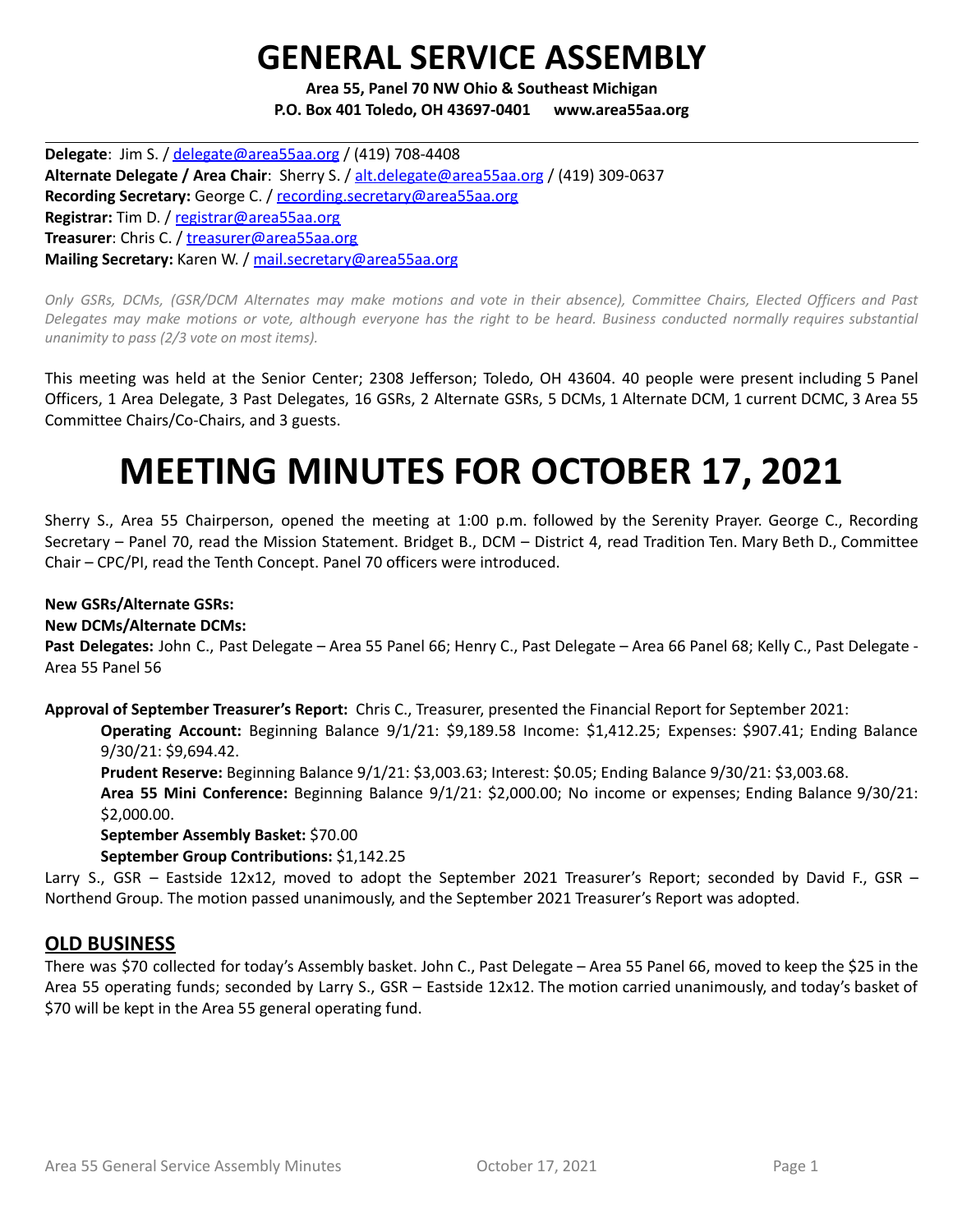### **ELECTION OF PANEL 72 OFFICERS**

*There were 37 eligible voters at the Assembly. The required 2/3 vote total is 25 votes.*

#### **Area Alternate Delegate/Area Chair**.

*Standing for Position:* Tim D., Registrar; and Chris C., Treasurer.

*Nominations from the Floor:* Kimbrough P. was nominated by Larry S., GSR – Eastside 12x12. Kimbrough accepted the nomination

*First Ballot:* Tim D. 10, Chris C. 10, Kimbrough P. 17. A 2/3 majority was not reached.

*Second Ballot:* Tim D. 9, Chris C. 6, Kimbrough P. 22. A 2/3 majority was not reached. Chris C., who received less than 1/5 of the vote total, is removed from the next ballot.

*Third Ballot*: Tim D. 11, Kimbrough P. 26. After receiving a 2/3 majority, Kimbrough P. was elected as the Alternate Delegate/Area Chair.

#### **Area Registrar**.

*Standing for Position:* Tim D., Registrar; and Karen W., Mailing Secretary.

*Nominations from the Floor:* Jocelyn P. was nominated by Larry S., GSR – Eastside 12x12. Jocelyn accepted the nomination. Bill G. was nominated by Chris C., Treasurer. Bill G. accepted the nomination.

*First Ballot:* Tim D. 4, Karen W. 21, Jocelyn P. 3, Bill G. 9. A 2/3 majority was not reached.

*Second Ballot*: Tim D. 4, Karen W. 25, Jocelyn P. 1, Bill G. 1. After receiving a 2/3 majority, Karen W. was elected as the Area Registrar.

#### **Area Treasurer**.

*Standing for Position:* Tim D., Registrar.

*Nominations from the Floor:* Bridget B. was nominated by Larry S., GSR – Eastside 12x12. Bridget accepted the nomination. George C. was nominated by Jocelyn P., GSR – Oregon St. Charles; George declined the nomination.

*First Ballot:* Tim D. 20, Bridget B. 16. A 2/3 majority was not reached.

*Second Ballot*: Tim D. 23, Bridget B. 23. A 2/3 majority was not reached. Both candidates received more than 1/5 of the votes, so both will remain on the third ballot.

*Third Ballot*: Tim D. 21, Bridget B. 16. A 2/3 majority was not reached. Both candidates received more than 1/3 of the votes, so both will remain on the fourth ballot

*Fourth Ballot*: Tim D. 24, Bridget B. 13. A 2/3 majority was not reached.

*MOTION:* Tarik K., DCM – District 3, moved to conduct a fifth ballot, seconded by George C., Recording Secretary – Panel 55. A majority voted to hold a fifth election.

*Upon a minority opinion, Jocelyn P. indicated she would like to change her vote. According to A.A.* Service Guidelines, a vote was immediately taken to have a re-vote as to whether a vote to have a *fifth election should take place. A majority voted in favor, and the Assembly will proceed with a* re-vote to have a fifth ballot. Upon this re-vote, a majority voted in favor of having a fifth ballot.

An eligible voter also left the meeting, making the total number of votes at 36, and a required 2/3 *majority as 24.*

*Fifth Ballot*: Tim D. 24, Bridget B. 11. After receiving a 2/3 majority, Tim D. was elected as the Area Treasurer.

After the fifth ballot, it was discovered that one voter was ineligible to vote, making the total number of votes at 35, and the required 2/3 majority at 24. This discrepancy may have changed the outcome of the fifth ballot. George C., Recording Secretary – Panel 70 moved to accept the vote as binding to the assembly as substantial majority; seconded by Jim S., Delegate. The assembly voted, with substantial unanimity to accept the results of the fifth ballot. The fifth ballot electing Tim D. was re-confirmed as the proper Treasurer-Elect.